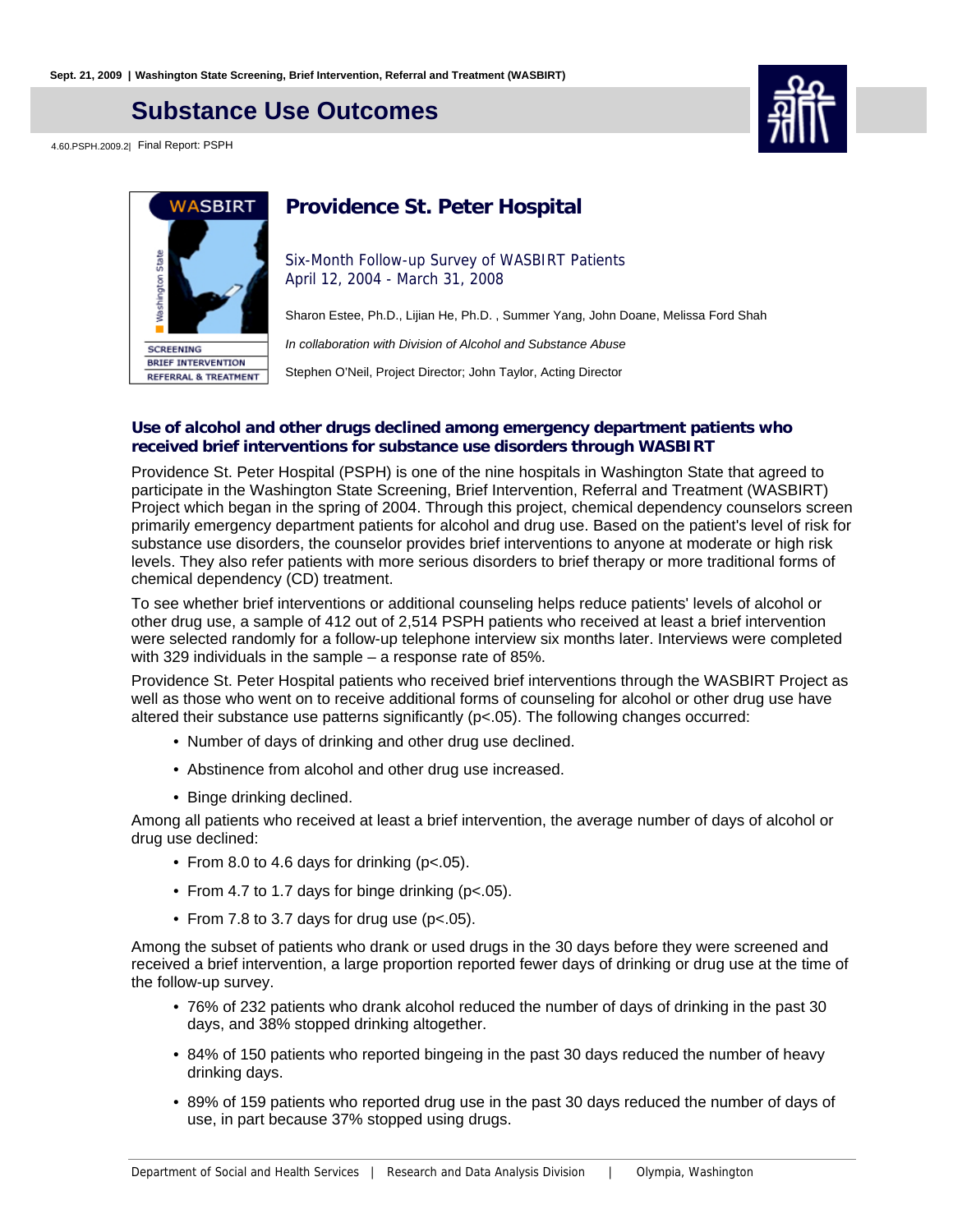## **Alcohol Use Outcomes**

**Average days of alcohol use in the past 30 days decreased as follows:**

From 7.3 to 4.7 days (35% decrease) for patients who received a brief intervention only (p<.05).

From 10.9 to 3.9 days (64% decrease) for patients who received a brief intervention plus brief therapy and/or chemical dependency treatment (BT/CD Tx) (p<.05).

From 8.0 to 4.6 days (43% decrease) overall  $(p<.05)$ .

### **Average days of binge drinking in the past 30 days decreased as follows:**

From 3.7 to 1.8 days (53% decrease) for patients who received a brief intervention only (p<.05).

From 8.7 to 1.7 days (81% decrease) for patients who received a brief intervention plus brief therapy and/or chemical dependency treatment (BT/CD Tx) (p<.05).

From 4.7 to 1.7 days (63% decrease) overall (p<.05).

### **Abstinence from alcohol increased significantly:**

From 25% to 41% (63% increase) for patients who received a brief intervention only  $(p < .05)$ .

From 24% to 66% (171% increase) for patients who received a brief intervention plus brief therapy and/or chemical dependency treatment  $(BT/CD Tx)$   $(p < .05)$ .

From 25% to 46% (84% increase) overall  $(p<.05)$ .





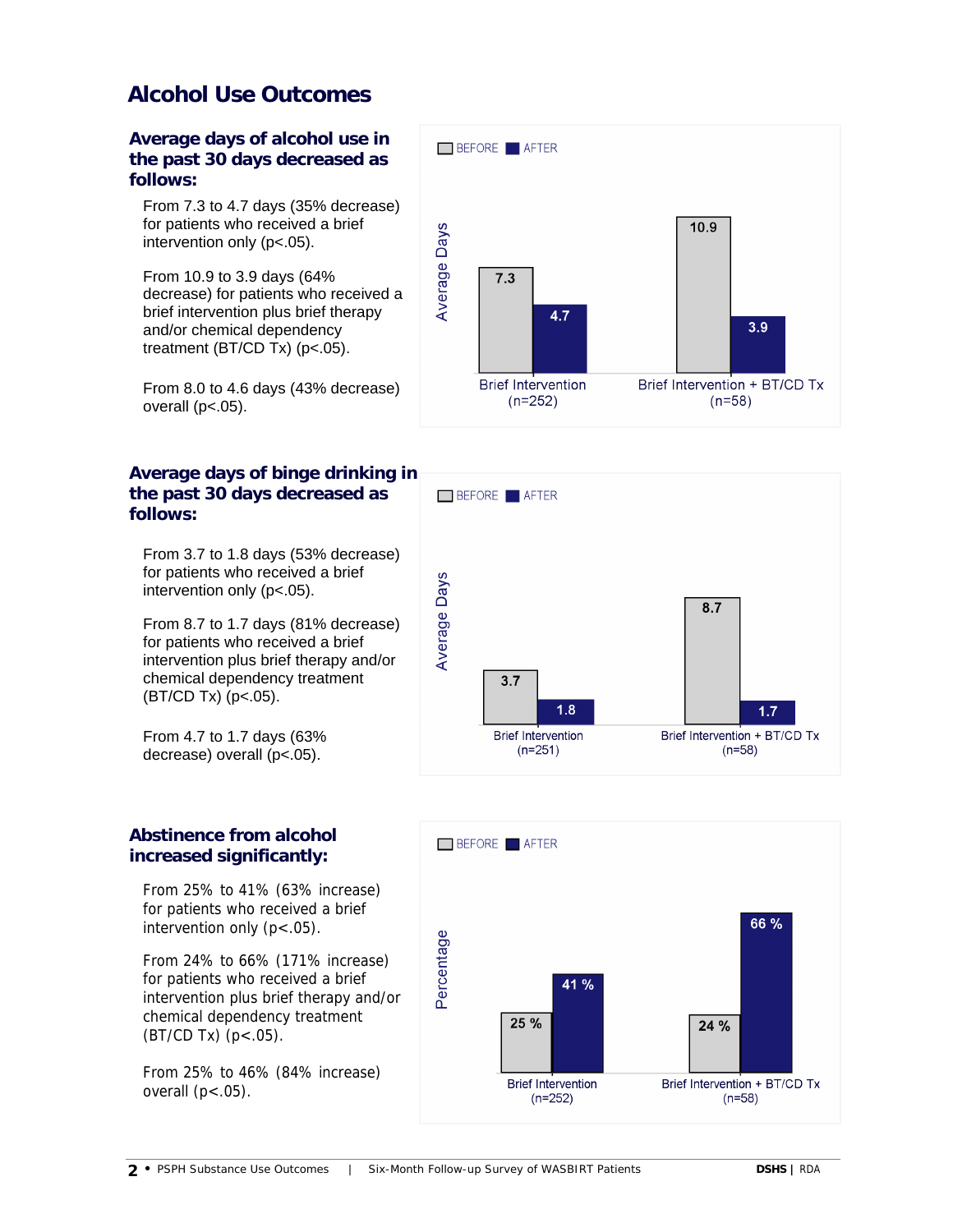## **Drug Use Outcomes**

**Average days of drug use in the past 30 days decreased as follows:**

From 7.5 to 4.0 days (47% decrease) for patients who received a brief intervention only (p<.05).

From 9.3 to 2.7 days (71% decrease) for patients who received a brief intervention plus brief therapy and/or chemical dependency treatment  $(BT/CD Tx)$  (p<.05).

From 7.8 to 3.7 days (52% decrease) overall (p<.05).

### **Abstinence from drug use increased significantly:**

From 49% to 68% (40% increase) for patients who received a brief intervention only (p<.05).

From 48% to 83% (71% increase) for patients who received a brief intervention plus brief therapy and/or chemical dependency treatment  $(BT/CD Tx)$   $(p < .05)$ .

From 49% to 71% (45% increase) overall  $(p<.05)$ .





## **Abstinence from Alcohol and Drugs**

### **Abstinence from alcohol and drug use increased significantly:**

From 12% to 32% (167% increase) for patients who received a brief intervention only  $(p < .05)$ .

From 10% to 60% (483% increase) for patients who received a brief intervention plus brief therapy and/or chemical dependency treatment (BT/CD Tx) (p<.05).

From 12% to 37% (208% increase) overall  $(p<.05)$ .